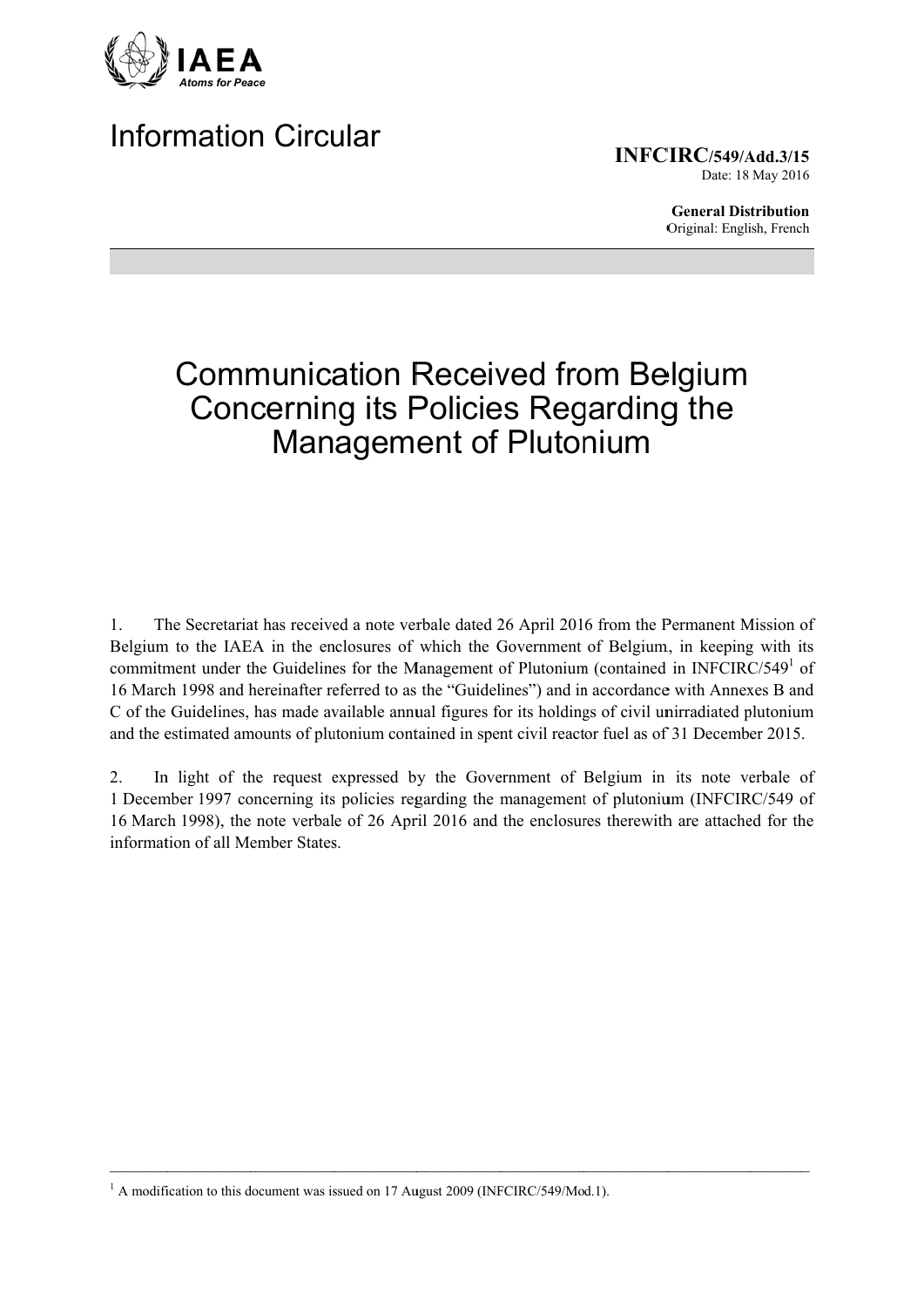Embassy and Permanent Mission of Belgium

Ref: 16/2604

Annexes: 3 pages

The Permanent Mission of Belgium to the International Atomic Energy Agency presents its compliments to the IAEA Director General and has the honour to refer to Belgium's annual commitment pursuant to the Guidelines for the Management of Plutonium (INFCIRC/549).

In accordance with this commitment, the Permanent Mission attaches hereto information on plutonium holdings on Belgian territory as of 31 December 2015:

- Annex B of the Guidelines for the Management of Plutonium, covering holdings of civil unirradiated plutonium in Belgium;
- Annex C of the Guidelines, relating to estimated amounts of plutonium contained in spent civil reactor fuel.

The Permanent Mission of Belgium to the International Atomic Energy Agency avails itself of this opportunity to assure the IAEA Director General of its highest consideration.

[stamp] (signed)

Vienna, 26 April 2016

Mr Y. Amano Director General International Atomic Energy Agency Vienna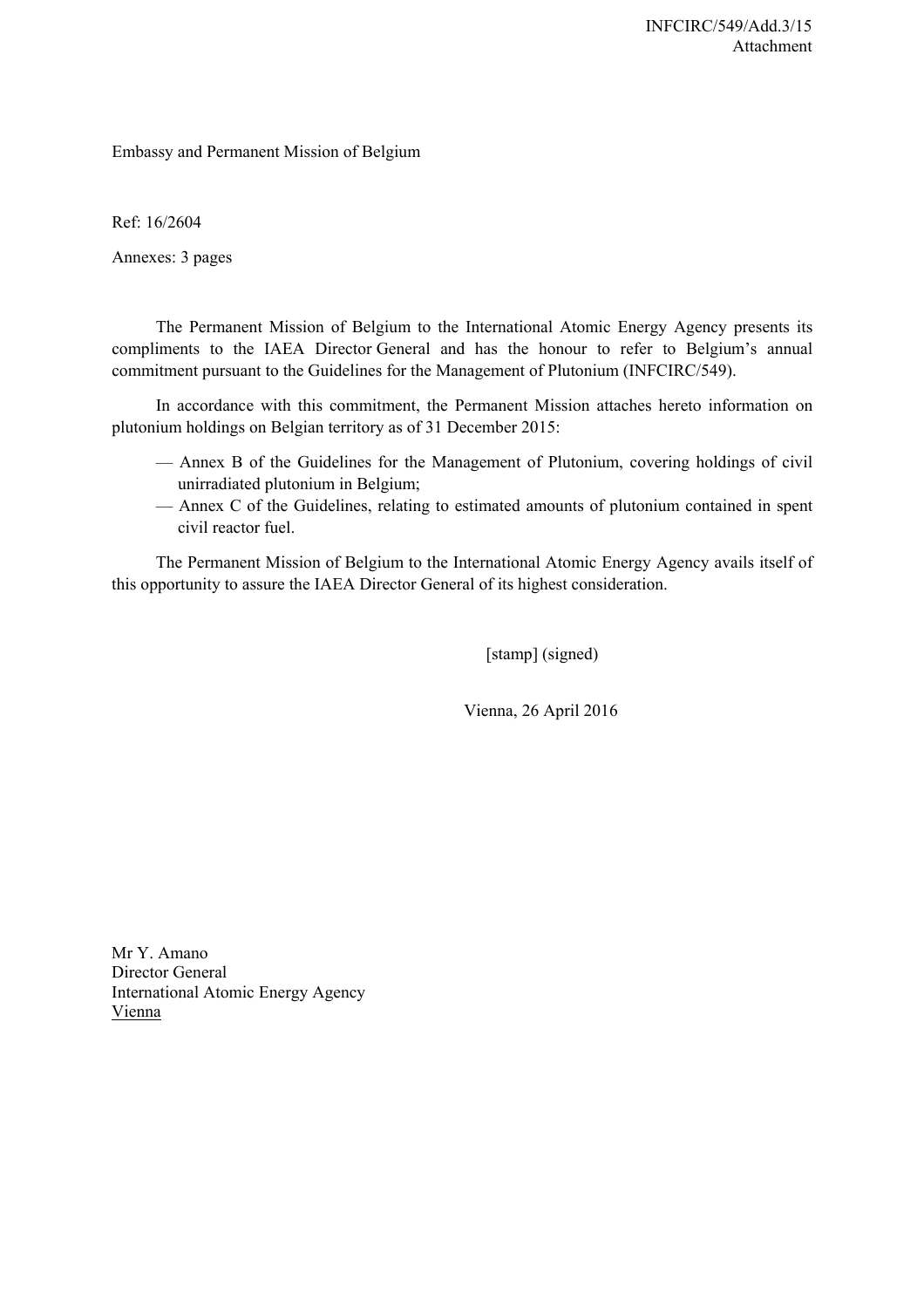#### **ANNEX B**

# **Guidelines for management of plutonium**

 $\alpha_{\rm eff}$ 

# Annual figures for holdings of civil unirradiated plutonium

# **National totals**

# **BELGIUM**

|    |                                                                                                                                                                                                                        | As of 31 Dec. 2015<br>(Previous year's figures in Brackets)<br>Rounded to 100 kg<br>plutonium |                  |
|----|------------------------------------------------------------------------------------------------------------------------------------------------------------------------------------------------------------------------|-----------------------------------------------------------------------------------------------|------------------|
| 1. | Unirradiated separated plutonium in product stores at<br>reprocessing plants.                                                                                                                                          | 0 <sub>kg</sub>                                                                               | $(0 \text{ kg})$ |
| 2. | Unirradiated separated plutonium in the course of<br>manufacture or fabrication and plutonium contained in<br>unirradiated semi-fabricated or unfinished products at<br>fuel or other fabricating plants or elsewhere. | p.m.                                                                                          | (p.m.)           |
| 3. | Plutonium contained in unirradiated MOX fuel or other<br>fabricated products at reactor sites or elsewhere.                                                                                                            | p.m.                                                                                          | (900 kg)         |
| 4. | Unirradiated separated plutonium held elsewhere.                                                                                                                                                                       | p.m.                                                                                          | (p.m.)           |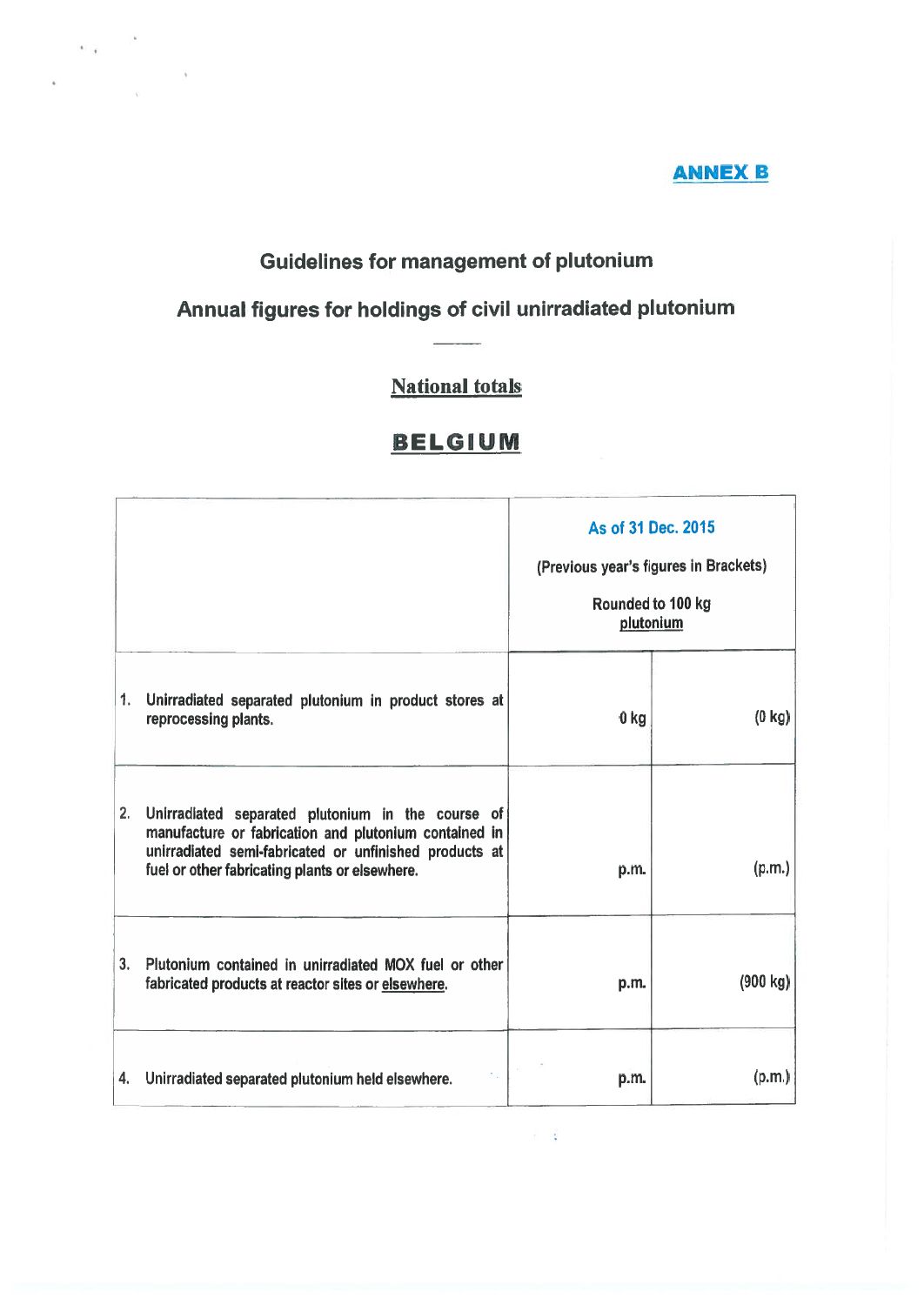| Note:<br>(i) | Plutonium Included in lines 1-4 above belonging to<br>foreign bodies.                                                                                                                                                                                                                               | p.m.                                                                      | (900 kg)                                                                      |
|--------------|-----------------------------------------------------------------------------------------------------------------------------------------------------------------------------------------------------------------------------------------------------------------------------------------------------|---------------------------------------------------------------------------|-------------------------------------------------------------------------------|
| (ii)         | Plutonium in any of the forms in lines 1-4 above held<br>in locations in other countries and therefore not<br>included above.                                                                                                                                                                       | 0 <sub>kg</sub>                                                           | $(0 \text{ kg})$                                                              |
| (iii)        | Plutonium in international shipment for which the<br>Government of Belgium still retains Safeguards<br>responsibility is included in the appropriate lines<br>above. The Government with jurisdiction over the<br>owner of the plutonium is responsible for resolving<br>any residual difficulties. | 0 <sub>kg</sub>                                                           | $(0 \text{ kg})$                                                              |
| (iv)         | It is open to Governments to add any further<br>information or explanation which they believe helpful                                                                                                                                                                                               | p.m. does not<br>necessarily mean<br>zero:<br>it means less than<br>50 kg | $(p.m.)$ does not<br>necessarily mean<br>zero;<br>it means less than<br>50 kg |